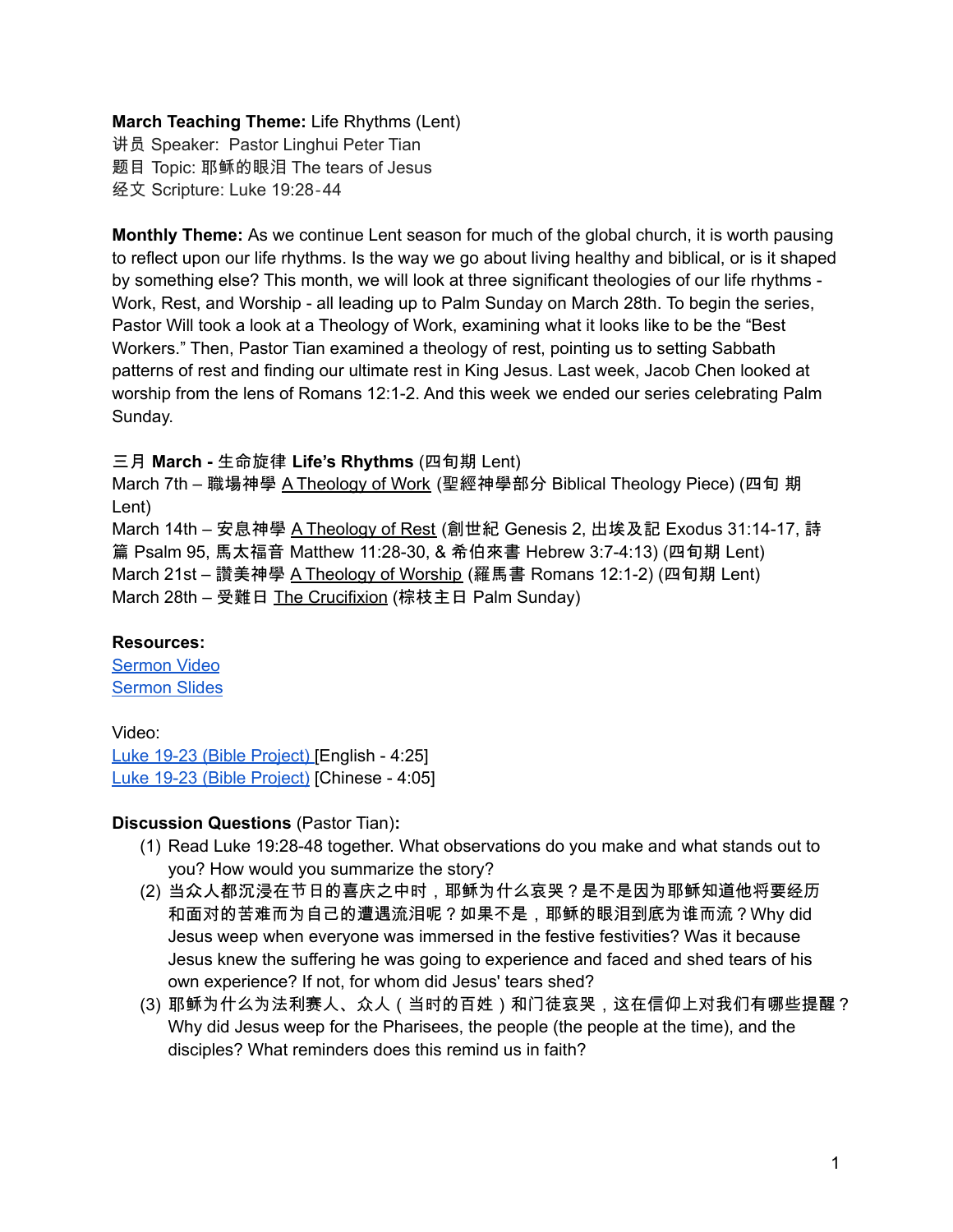(4) 透过这段证道经文/主日信息/晚上团契的交通,你最大的收获是什么?你将会在哪方面做 出改变?Through this passage of sermons/Sunday message/Evening fellowship, what is your biggest gain? Where will you change?

# **Important Notes** (Pastor William R. Horne)**:**

# Notes on Luke 19:28-48:

We don't really experience something like a "triumphal entry" today in our context, but "triumphal entries" were common enough to be recognized by the early readers of the Gospels and rare enough to retain their sense of the extraordinary.

"In Rome generals returning from exceptional victories were celebrated with a *triumphus* ("triumphal entry"), a solemn procession where the victor exhibited the spoils of war, surrounded by the leaders of his armies, as well as by conquered kings and rulers and by numerous captives destined to slavery. The victor, wearing a crown of laurel\*\*, would ride on a chariot pulled by white horses (white being the color of victory) and would finally go to the temple of Jupiter to offer sacrifice. All along the way, soldiers and the citizenry, in general, would shout acclamation and sing hymns in honor of the conqueror." (González, J. L.)

*\*\*A laurel wreath is a round wreath made of connected branches and leaves of the bay laurel, an aromatic broadleaf evergreen, or later from spineless butcher's broom or cherry laurel. It is a* symbol of triumph and is worn as a chaplet around the head, or as a garland around the neck.\*\* *(From our friends at Wikipedia)*

In fact, Alexander the Great (which you have probably heard of in your history classes) three centuries earlier (332 BC, in his conquest against Persia, who was the oppressive Empire over Israel at the time.) entry Jerusalem in a "triumphal entry" and then offered sacrifices at the temple. Jesus' entry into Jerusalem both parallels Alexander the Great's entry and contrasts with it, helping us see the paradoxes and reversals of the King Jesus and the Kingdom of God.

| Alexander the Great's Entry (332 BC)       | Jesus of Nazareth's Entry (AD 30/33)                                                                       |
|--------------------------------------------|------------------------------------------------------------------------------------------------------------|
| Spoils of War & Leaders of Army with him   | Maybe the Disciples with him                                                                               |
| <b>Enslaved Captives</b>                   | Dies to Free the Enslaved                                                                                  |
| Crown of Laurel                            | Eventually a Crown of Thorns                                                                               |
| Riding in a Chariot pulled by White Horses | Riding on a Donkey/Colt (Zech 9:9 prophecy)                                                                |
| <b>Shouts of Praise</b>                    | <b>Shouts of Praise</b>                                                                                    |
| Rejoicing over Conquests                   | Weeping over Jerusalem                                                                                     |
| Entered Temple and Sacrificed in It.       | Enters the Temple and Denounces what is<br>being done in it. (Cleanses it, foreshadowing<br>his sacrifice) |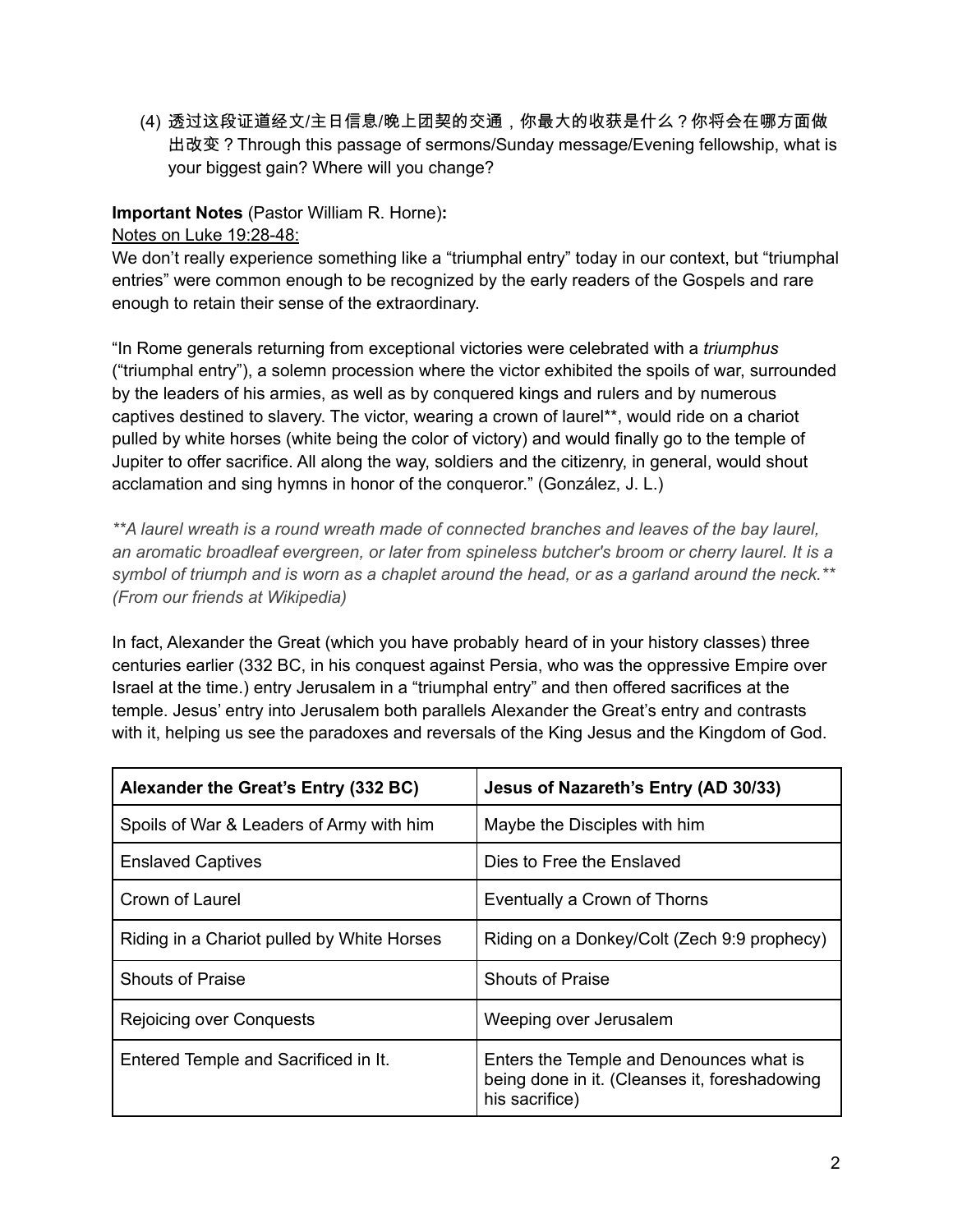A king who would rule over Israel for a decade (323 BC he dies)

**Sermon Summary** (Elder Yin): 耶稣的眼泪 田传道3/28/21

"将近 伯法其 和 伯大尼 , 在一座山名叫 橄榄山 那里,就打发两个门徒,说: 「你们往对面村子里 去,进去的时候,必看见一匹驴驹拴在那里,是从来没有人骑过的,可以解开牵来。 若有人问为什 么解它,你们就说:『主要用它。』」 打发的人去了,所遇见的正如耶稣所说的。 他们解驴驹的时候 ,主人问他们说:「解驴驹做什么?」"他们说:「主要用它。」"他们牵到耶稣那里,把自己的衣服搭在 上面, 扶着耶稣骑上。 走的时候,众人把衣服铺在路上。 将近 耶路撒冷 ,正下 橄榄山 的时候,众 门徒因所见过的一切异能,都欢乐起来,大声赞美 神, 说: 奉主名来的王是应当称颂的! 在天 上有和平; 在至高之处有荣光。 众人中有几个法利赛人对耶稣说:「夫子,责备你的门徒吧!」 耶 稣说:「我告诉你们,若是他们闭口不说,这些石头必要呼叫起来。」 耶稣快到 耶路撒冷 ,看见城, 就为它哀哭, 说:「巴不得你在这日子知道关系你平安的事;无奈这事现在是隐藏的,叫你的眼看 不出来。 因为日子将到,你的仇敌必筑起土垒,周围环绕你,四面困住你, 并要扫灭你和你里头 的儿女, 连一块石头也不留在石头上, 因你不知道眷顾你的时候。」" 路加福音 19:29-44

棕榈主日,周一无花果树日,周二,辨论曰,周三休息日,周四圣餐日,周五受难日,周六墳墓日, 周曰复活日。

棕榈日耶稣进耶路撒冷光荣的身份,以王的身份,喜庆过节的气氛。但圣经里说了耶稣哭了。为什 么?

一,耶稣为耶络撒冷将面临的遭遇而哀哭

"耶稣快到 耶路撒冷 ,看见城,就为它哀哭, 说:「巴不得你在这日子知道关系你平安的事;无奈这 事现在是隐藏的,叫你的眼看不出来。" 路加福音 19:41-42

AD66,五月,罗马抢却圣殿中的宝物,造成犹太反抗,被罗马王提多镇压,耶路撒冷被攻破,一百 万人被杀,没有足够的木头钉犹太人上十字架,罗马把圣殿石上的金都刮下来。以色列人在沥史 上多次受挫都是因为他们背离神,这棕树节时也同样,他们不认耶稣。

二,为法利赛人内心的刚硬哀哭

耶稣不是为城而哀哭,"「 耶路撒冷 啊, 耶路撒冷 啊,你常杀害先知,又用石头打死那奉差遣到你 这里来的人。我多次愿意聚集你的儿女,好像母鸡把小鸡聚集在翅膀底下,只是你们不愿意。 看 哪,你们的家成为荒场留给你们。" 马太福音 23:37-38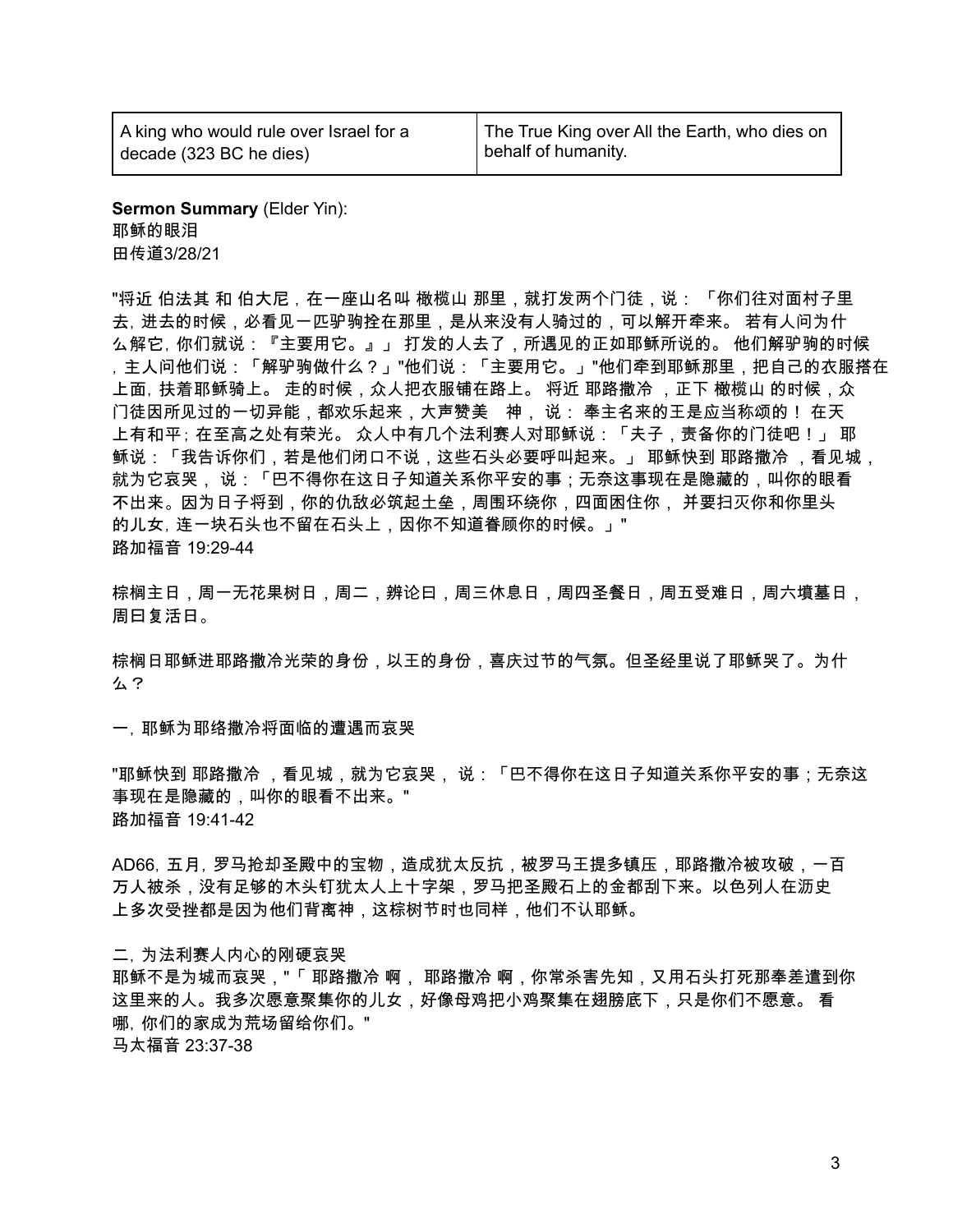这里耶路撒冷是里面的百姓,为子民而哭,主要是宗教领袖。法利赛人,他们只注重律法,以律法 要被神接受。其实神看心灵诚实的人,当时法利赛人拒绝了耶稣。以色列人对弥撒亚的认识是不 一样的,应该是君王做样子。所以耶稣的表现和法利赛人对弥撒亚模式不一样。反而这模式限制 了他们对耶稣的认识。这就是为什么法利赛人说"众人中有几个法利赛人对耶稣说:「夫子,责备 你的门徒吧!」"路加福音 19:39

我们有时候也会把耶稣套在我们的对耶稣认识的模式中,常常误认耶稣。

三,耶稣为众人在信仰上的盲从和无知哀哭。 耶稣不看表面,外面的庆典,而是看他们的内心。

"当耶稣呼唤 拉撒路 ,叫他从死复活出坟墓的时候,同耶稣在那里的众人就作见证。 众人因听见 耶稣行了这神迹,就去迎接他。" 约翰福音 12:17-18

众人来欢迎耶稣因为听说耶稣行神迹。盲目的跟从众人。5天后说钉他十字架。

"祭司长和长老挑唆众人,求释放 巴拉巴 ,除灭耶稣。 巡抚对众人说:「这两个人,你们要我释放 哪一个给你们呢?」他们说:「 巴拉巴 。」 彼拉多 说:「这样,那称为基督的耶稣我怎么办他呢?」 他们都说:「把他钉十字架!」 巡抚说:「为什么呢?他做了什么恶事呢?」他们便极力地喊着说: 「把他钉十字架!」 彼拉多 见说也无济于事,反要生乱,就拿水在众人面前洗手,说:「流这义人的 血,罪不在我,你们承当吧。」 众人都回答说:「他的血归到我们和我们的子孙身上。」 于是 彼拉多 释放 巴拉巴 给他们,把耶稣鞭打了,交给人钉十字架。" 马太福音 27:20-26

为什么众人会180度改变,因为他盲从无知,众人不知道耶稣真正是谁。我们的信仰应建立在真 正认识耶稣是谁。

四,为门徒的糊涂而哭

"将近 耶路撒冷,正下 橄榄山 的时候,众门徒因所见过的一切异能,都欢乐起来,大声赞美 神," 路加福音 19:37

众门徒所见过的一切异能,而欢乐。虽和耶稣一起三年还不认识耶稣。

"他们来到 迦百农 。耶稣在屋里问门徒说:「你们在路上议论的是什么?」 门徒不作声,因为他们 在路上彼此争论谁为大。" 马可福音 9:33-34

他们看见异能的耶稣而已。不真正认识主。 "她所做的,是尽她所能的;她是为我安葬的事把香膏预先浇在我身上。

马可福音 14:8,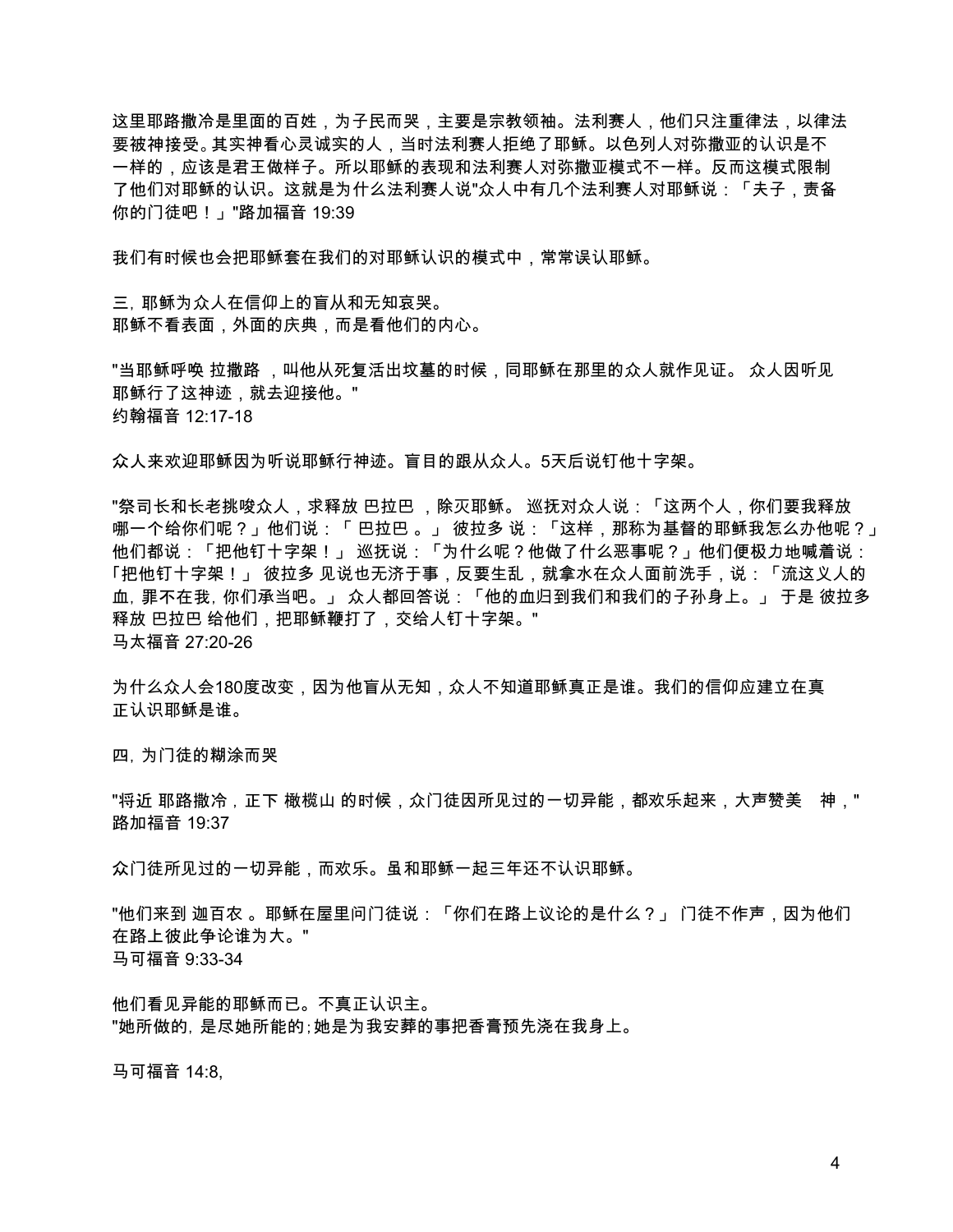这里看到马利亚的心,马利亚能够理解耶稣的心。耶稣多次和门徒提起他要受苦被杀且复活,但 众门徒没有真正的理解耶稣来世的目的。他们有自己的小算盘,因此堵阻了神的美意,而想要和 耶稣一同得国将临时得好处

五,为今天象当时的法利赛人,众人或门徒一样跟随主的人哀哭。 为今天的基督徒而哭,当盲信肓从,当我们没有真心来爱主而哀哭。

结论,

耶鲜今天寻找有无合符他心意的人,与他同行的人,寻找今天的马利亚,愿今天我们内心能尊主 为主。

The Tears of Jesus

Luke 19:28—44

Pastor Peter Tian

Today is Palm Sunday, Jesus triumphant entrance into Jerusalem , the last week of Jesus's life on earth

A week until Easter Sunday

Last time of Jesus entered the holy city, previously privately, this time publicly, rode on a donkey, entered as a glorious king,

People put down clothes, like welcoming a king

"Hosanna to the Son of David!"

A celebration, a holiday atmosphere.

Yet jesus wept (mourn) during such a joyful occasion, why?

Is it because he knew his coming sufferings and his disciples would abandon him?

1. Jesus wept for what was coming to the city of Jerusalem

Luke 19:41-42 mourn for the city of Jerusalem. He saw the near future of the city, 30 years later, 70 AD

May of 66AD, the dispute of Jews and Samaritans, Romans took the opportunity to rub the temple.

Spring of 70AD, the Roman emperor send his son Titus to siege the city for 5m, famine, even people eating people, the city was taken down, more than a million Jews killed. The temple was burned, because the soldiers wanted to get the gold between the stones.

In the scripture, each historical event revealed that Israelites suffered because they sinned against God, this time because they had rejected the son of god, crucified him.

The lesson is god's judgment would come if no repentance

2. Jesus wept for the Pharisees' hardened hearts

""Jerusalem, Jerusalem, you who kill the prophets and stone those sent to you, how often I have longed to gather your children together, as a hen gathers her chicks under her wings, and you were not willing. Look, your house is left to you desolate."

Matthew 23:37-38 NIV

The political leaders had hardened hearts, only focused on the rituals.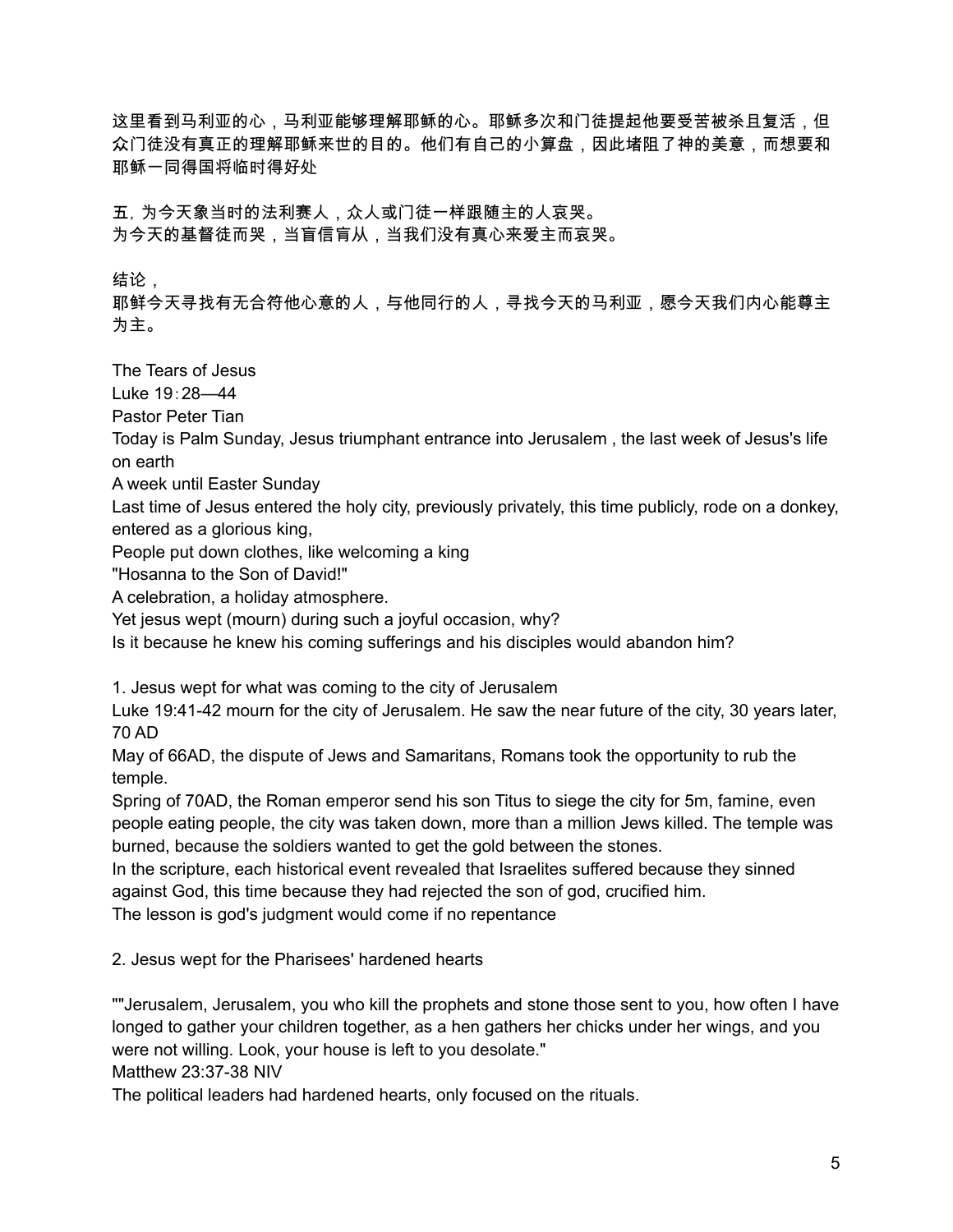God doesn't care about rituals, he sees our hearts. Their religion rejected the Messiah. They believed the Messiah, a noble, riding on high horse, strong, princely Jesus was a carpenter's son, humble and lowly Therefore they didn't accept Jesus, as He didn't fit their imagination Luke 19:39 the Pharisees said to Jesus to rebute his disciples because they called him the King, the Christ. Today, we are the same. We have a set of images, may not match the reality Jesus loves everyone, he saw the Pharisees live in their own imagination, rejected him, he cried for their hardened hearts

3. Jesus wept for people's blindness and ignorance in their faith Normally Christians celebrate Palm Sunday. Jesus look at people's hearts.

"The next day the great crowd that had come for the festival heard that Jesus was on his way to Jerusalem. They took palm branches and went out to meet him, shouting, "Hosanna! " "Blessed is he who comes in the name of the Lord!" "Blessed is the king of Israel!"" John 12:12-13 NIV

"Now the crowd were with him when he called Lazarus out from the tomb and raised him from the dead continued to spread the word. Many people, because they had heard that he had performed this sign, went out to meet him." John 12:17-18 NIV

Because the crowds heard Jesus raised Lazarus from the death.

The same crowd who shouted hosanna, shouted crucify him!! In a short week, changed mind Matthew 27:20-26 because the priests and the elders persuaded them to release Barabbas The blind obedience and no clear understanding who Jesus was So build our own understanding, not blindly follow the leaders

4. Jesus wept for the disciples who followed the Lord in confusion

Luke 19:37 the disciples praised God because of all the miracles they had seen Jesus preformed.

Based on their personal experiences

Mark 10: 35-37

James and John, fighting to sit on the right hand of Jesus. This happened when Jesus on the way to Jerusalem , they argued who was the greatest. They had no clear understanding of why Jesus came to this world.

Mark 14:18 Mary appointed Jesus with perfume, to prepare for his burial.

The disciples thought he was going to be the king when he went to Jerusalem. Even Jesus repeated tell his disciples he would suffer In Jerusalem. At least three times recorded. Each had their own plan!

Satan is not afraid of us loving god, but we love god with our hearts